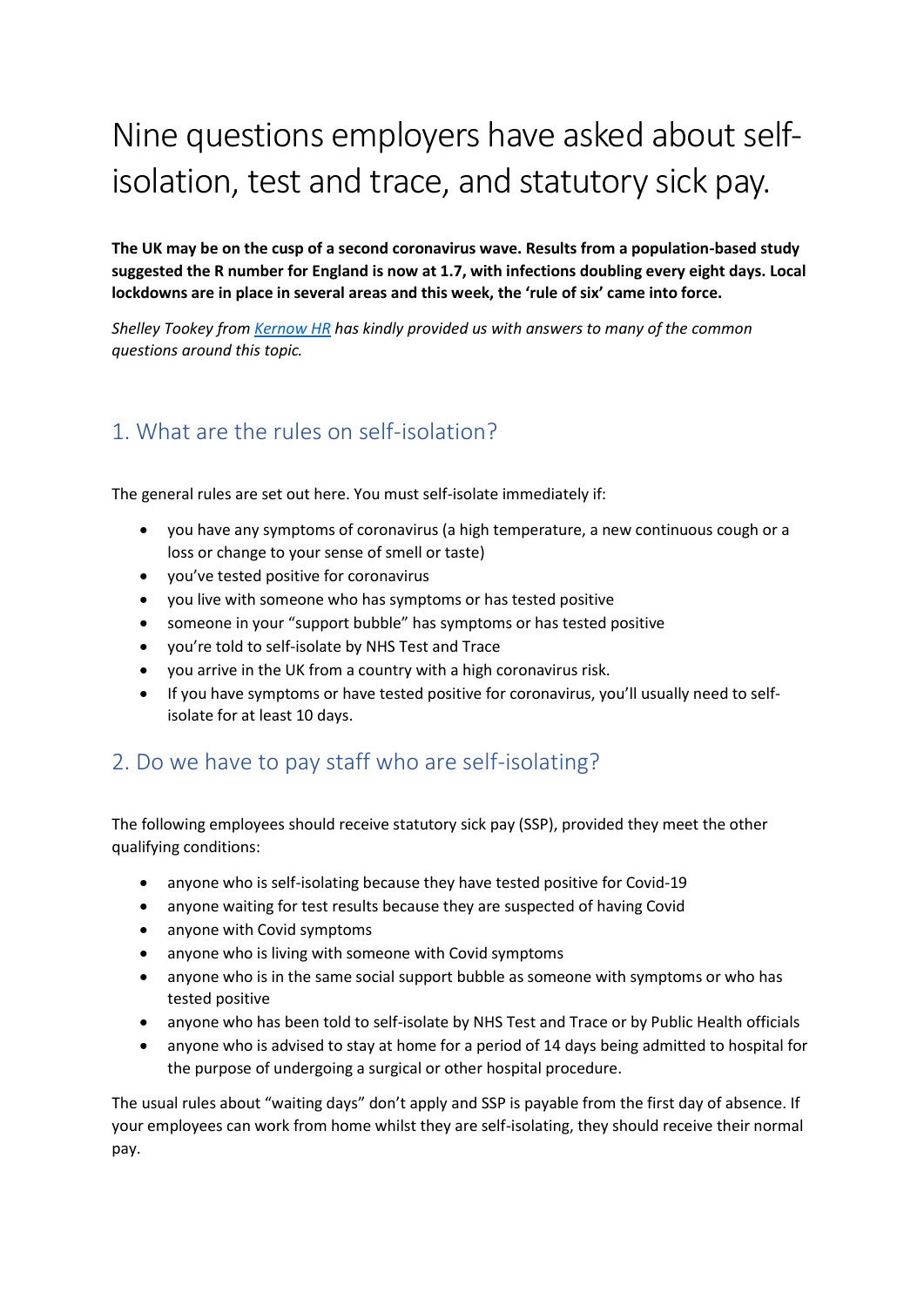Please note: anyone who is self-isolating because they have returned to the UK from abroad and have to quarantine is not entitled to SSP.

#### 3. How do our staff get tested?

Anyone with coronavirus systems can (in theory) get a test via the government online test site. There are two options 1) to take the test at a "local" test site or 2) to take a home test kit. All tests should be done in the first five days of having symptoms – but home testing is only offered to people who have had symptoms for fewer than five days.

The demand for tests is extremely high and some people are offered tests in a different part of the country. Anyone that needs a test may, therefore, have to keep trying the site until a test near to where they live becomes available.

## 4. How long should an employee self-isolate if they develop symptoms?

Anyone who develops symptoms should be sent home and arrange to be tested. If they test positive, they must remain at home for at least 10 days – longer if their symptoms persist.

If the test is negative, your employee can return to work provided:

- everyone they live with or who is in their support bubble who has symptoms tests negative
- they are not told to self-isolate for 14 days by NHS Test and Trace; and
- they feel well and have not had a fever for 48 hours.
- However, the letter containing the test result advises individuals to talk to their employer before returning to work.

#### 5. Do your staff have to tell you if they've had a positive result?

Yes. They should follow your usual procedure to explain why they are not in work on the first day and keep you updated if they are likely to be absent for more than 14 days. They will not be able to visit their GP to obtain a fit note, but you can ask to see a copy of their results.

6. Do staff have to self-isolate if they have been in "close contact" with someone suspected of having coronavirus?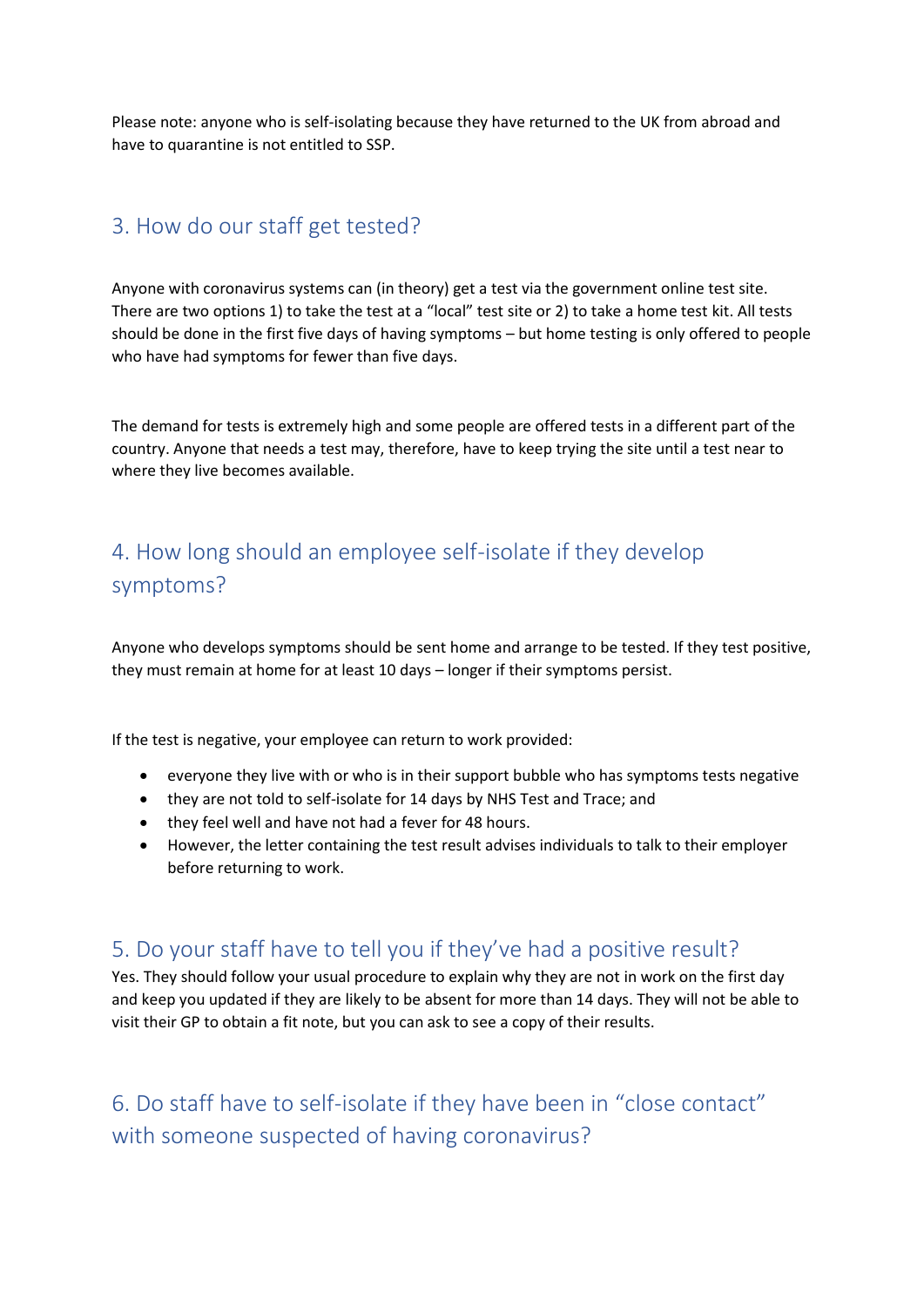No. Government guidance says that close contacts don't have to self-isolate unless they develop symptoms themselves or they are asked to self-isolate by the NHS Test and Trace service or a public health professional (which will only happen if their contact has tested positive).

However, they should:

- avoid contact with people at high increased risk of severe illness from coronavirus, such as people with pre-existing medical conditions
- take extra care in practising social distancing and good hygiene
- self-isolate if they also show signs of coronavirus.
- In a work context, a close contact is a person who has had face to face contact (within one metre) of the person who has tested positive for coronavirus including, being coughed on, having skin to skin contact or contact within one metre for one minute. It also includes people who have been within two metres for more than 15 minutes of the person testing positive or has travelled in a small vehicle, such as a car (even on a short journey) or a plane.

## 7. Many of our staff have school aged children. What happens if their child is told to self-isolate?

If their child is told to self-isolate because they have symptoms their parents (and any other children or adults in the same house) will have to follow the stay at home guidance which says: "If you have symptoms of Covid-19 however mild, self-isolate for at least 10 days from when your symptoms started … and arrange to have a test.

"After 10 days, if you still have a temperature you should continue to self-isolate and seek medical advice. You do not need to self-isolate after 10 days if you only have a cough or loss of sense of smell or taste, as these symptoms can last for several weeks after the infection has gone.

"If you live with others, all other household members need to stay at home and not leave the house for 14 days. The 14-day period starts from the day when the first person in the household became ill or if they do not have symptoms, from the day their test was taken. If anyone else in the household starts displaying symptoms, they need to stay at home for at least 10 days from when their symptoms appear, regardless of what day they are on in their original 14-day isolation period."

The guidance is not particularly clear about what happens if their child is sent home because someone in their "bubble" has tested positive. Our understanding (based upon anecdotal evidence) is that the child will be asked to take a test and, even if their test is negative, may still be advised to self-isolate for 14 days. However, their family (including any siblings who may be in the same school) do not have to self-isolate unless one of them develops symptoms, tests positive for coronavirus or they are told to self-isolate by NHS Test and Trace.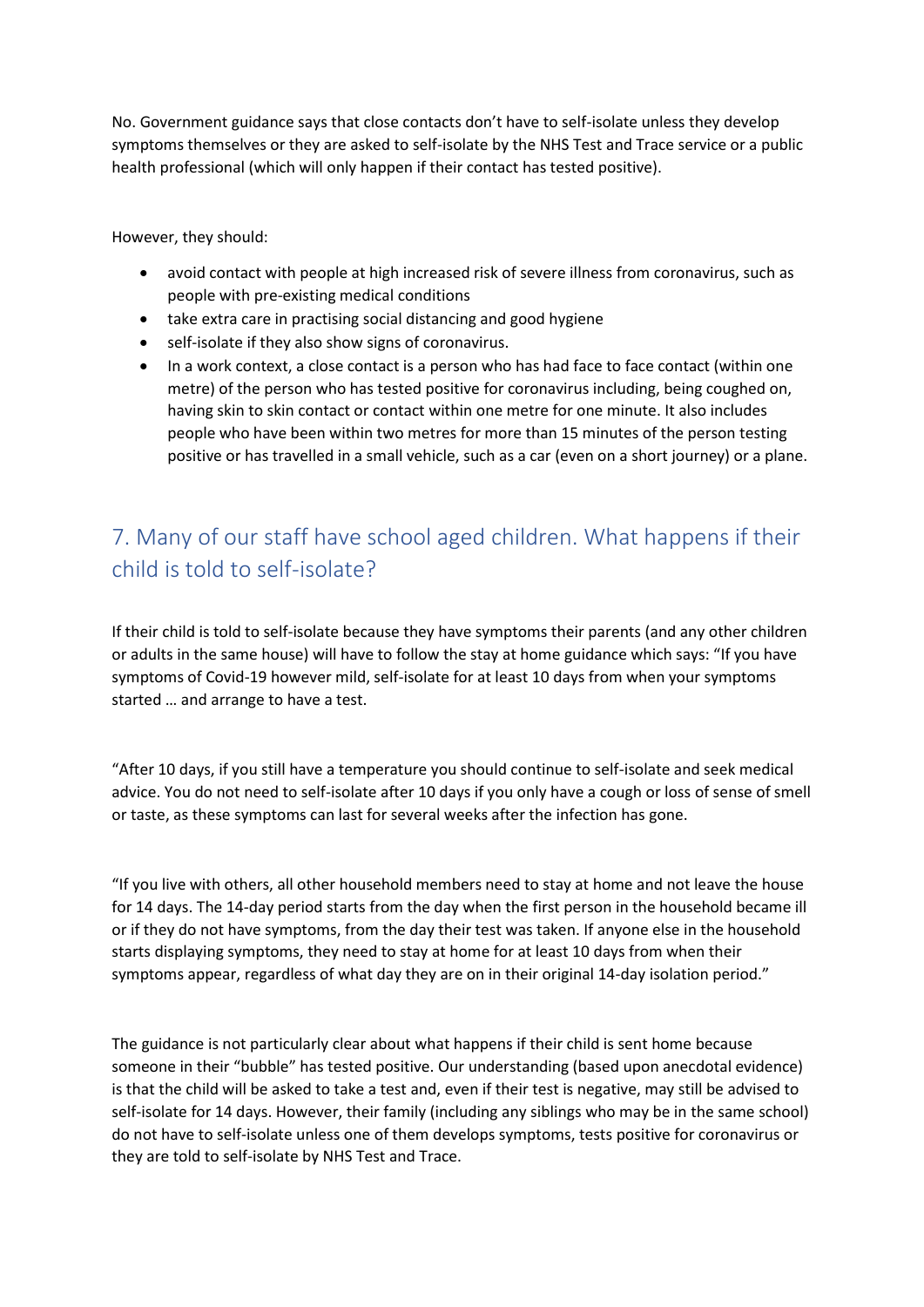Employees have the right to take unpaid leave to deal with an emergency, such as collecting children from school at short notice because they are ill or have been told to self-isolate. However, they are only entitled to a reasonable amount of time off – usually a day or two to make arrangements for their care. You'd usually be well within your rights to refuse to allow them to take 14 days off as emergency leave, but if they cannot return to work because they don't have anyone else they can ask to look after their child, you may have to be flexible, not least because you need to maintain the relationship of trust and confidence between you.

Any employee who's worked for you for at least a year may be able to take parental leave – which is also unpaid. Technically, they have to give you at least 21 days' notice but many employers are relaxing those rules.

Otherwise, your employee may be able to take either paid or unpaid holiday.

## 8. Can we stop staff leaving our premises during their lunch breaks to minimise the risk of infection?

We don't recommend that you start dictating what your staff can do in their own time, other than reminding them that they should follow all national and local rules on social distancing and wear masks inside shops and takeaways and when travelling on public transport. If you have provided a "smoking space" for staff, you should emphasise the need for them to keep their distance from other smokers.

You have a duty to assess risks and put in place proportionate measures to control the risk of infection. The government has published 14 guides which span a range of different types of work and are designed to help employers get their workplaces Covid-safe. These do not say anything about restricting what staff do once they leave work.

### 9. Should we tell other staff members if a colleague tests positive?

Anyone who has a test is encouraged to "consider asking their employer to alert co-workers with whom they have been in close contact" even before they have results. And, the stay at home guidance advises anyone who tests positive to "consider alerting people who you do not live with and have had close contact within the last 48 hours to let them know you have symptoms of Covid-19". Therefore, if a member of staff tells you they have tested positive, ask them if they have spoken to any of their colleagues with whom they've been in close contact and ask them for their names.

You may need to liaise with the NHS Test and Trace service to confirm which members of staff need to self-isolate.